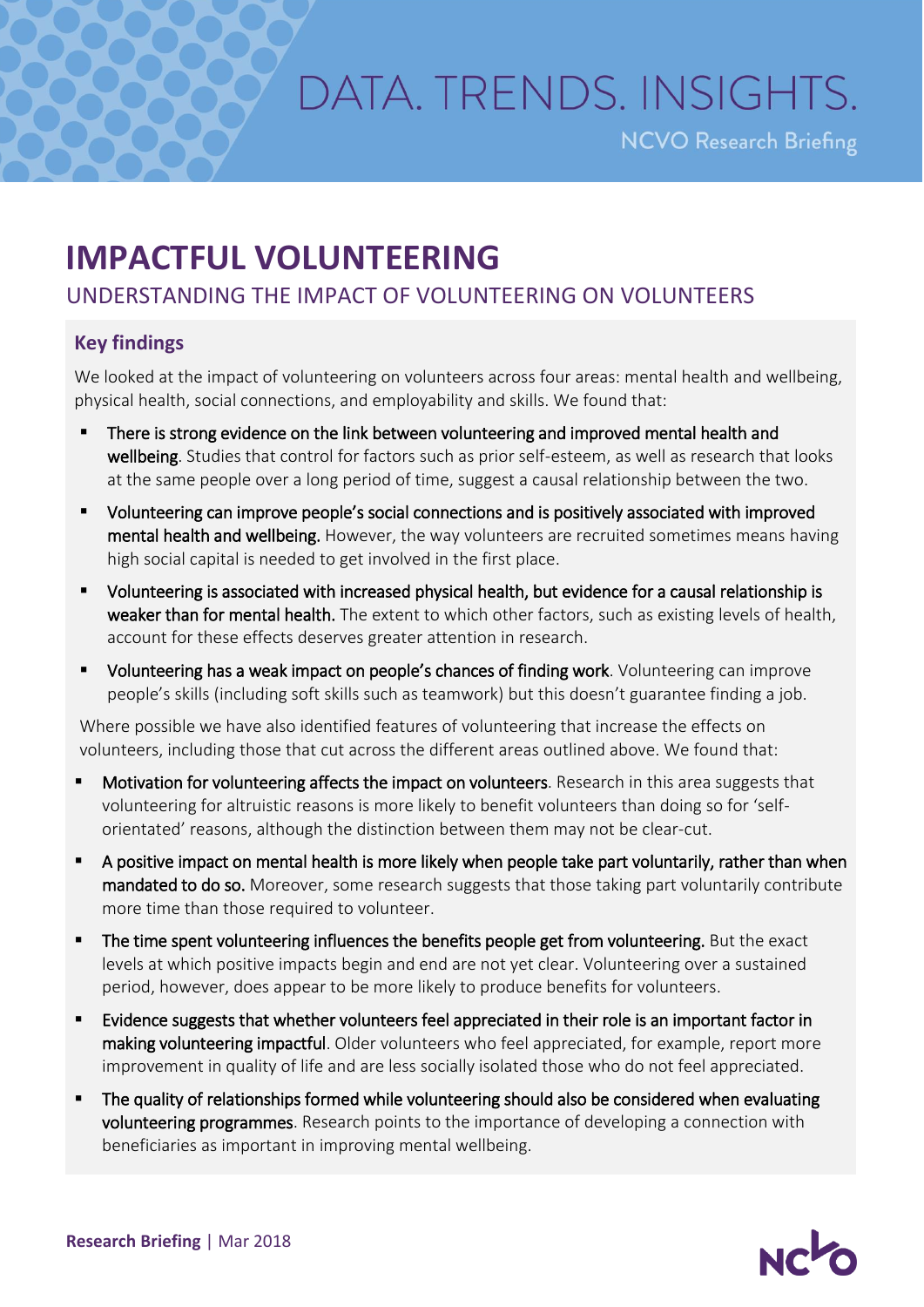# DATA, TRENDS, INSIGHTS.

**NCVO Research Briefing** 

## **Introduction**

Volunteering is often seen a solution to many of society's problems, for both those volunteering and those they are helping. Unemployed people and students, for example, are encouraged to volunteer so that they gain skills and experience that will increase their employability. Similarly, volunteering is seen as one answer to the problem of loneliness that is receiving increasing attention. The idea of volunteering impacting on recipient and volunteer is sometimes referred to as 'double benefit' - a term which has entered the language used by volunteering campaigns [\(#iwill\)](http://www.iwill.org.uk/about-us/making-the-case/). Here we focus on the impact of volunteering on volunteers.

## **Our aims and objectives**

With this briefing, we aim to:

- Summarise current understanding of the impact of volunteering across four main areas: mental health and wellbeing, physical health, social connections, and employability and skills
- Provide insights to inform volunteering policy and practice.

## **Our approach**

Where possible we have included the most recent research available, with some less recent studies also referenced where they support or contradict recent findings, or fill gaps in recent research. Our review mainly focuses on academic research, however where appropriate evaluations of government volunteering initiatives have also been included. We acknowledge that all four areas considered in this briefing could receive a dedicated review of their own, however this review offers a

digestible summary of existing research across each area.

## **Impact on mental health and wellbeing**

We have looked at studies that examine the impact on mental health conditions like depression and others that look at levels of general mental wellbeing, which considers selfreported levels of satisfaction with life, for example. Sometimes the terms are used interchangeably in the studies and we have kept the terms used by the authors.

## **The benefits of volunteering vary with age**

Emphasis has been given to older people in the research to date. There is now a solid body of evidence demonstrating that volunteering is related to reduced increases in depression and greater feelings of mental wellbeing [\(Lum and](http://journals.sagepub.com/doi/pdf/10.1177/0164027504271349)  [Lightfood 2005,](http://journals.sagepub.com/doi/pdf/10.1177/0164027504271349) [Wilson and Musick 2003,](https://www.sciencedirect.com/science/article/pii/S0277953602000254) [Wilson](https://www.springer.com/gb/book/9781137263162?gclid=CjwKCAiA8bnUBRA-EiwAc0hZkw2njPEB9owhjgKkaz16cdV5QRxhWvG_8GX0h09P_vZlyXG_AyWNKxoC66YQAvD_BwE)  [et al, 2016\)](https://www.springer.com/gb/book/9781137263162?gclid=CjwKCAiA8bnUBRA-EiwAc0hZkw2njPEB9owhjgKkaz16cdV5QRxhWvG_8GX0h09P_vZlyXG_AyWNKxoC66YQAvD_BwE). Older people themselves also identify volunteering as an important way for them to feel they are contributing to society, which has been shown to be good for mental health [\(Age Concern, 2010\)](https://www.ageuk.org.uk/brandpartnerglobal/londonvpp/documents/activate%20healthy%20ageing%20report.pdf).

However, research indicates that other age groups, including young people, can benefit from volunteering as well. An evaluation of the National Citizen Service, for example, indicates that it helped reduce anxiety and increase levels of satisfaction with life [\(DCMS, 2017\).](https://www.gov.uk/government/uploads/system/uploads/attachment_data/file/678057/NCS_2016_EvaluationReport_FINAL.pdf) This study provides a snapshot of volunteers' feelings after completing the programme, and does not continue to investigate whether it had longlasting effects on wellbeing. A longitudinal US study looking at the same people over a long period of time, however, demonstrates that young people who volunteer experience fewer depressive symptoms over the long term, although it finds that these benefits only accrue

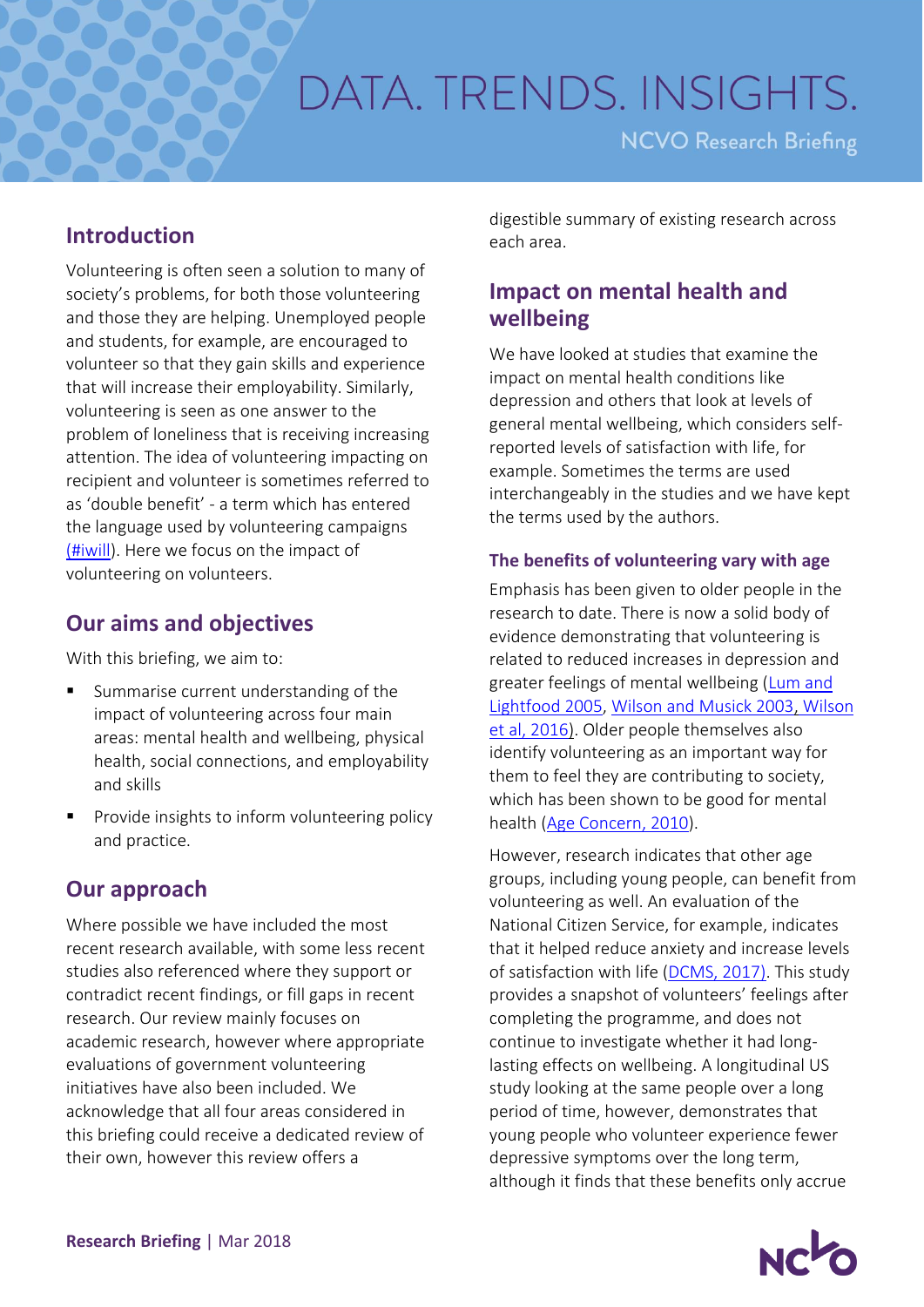to those who take part voluntarily, rather than involuntarily [\(Kim and Morgul, 2017\)](http://www.sciencedirect.com/science/article/pii/S0049089X16304653).

A large national-level longitudinal study in the UK looked at the association of volunteering with mental wellbeing across people's life course. It found that those who volunteer frequently have higher levels of mental health and emotional wellbeing. However, there was no clear evidence that volunteering was positively associated with mental health during early adulthood to mid-adulthood. The positive association became apparent after the age of 40 years and continued up to old age [\(Tabassum et](http://bmjopen.bmj.com/content/bmjopen/6/8/e011327.full.pdf)  al, [2016\)](http://bmjopen.bmj.com/content/bmjopen/6/8/e011327.full.pdf).

#### **Feeling appreciated and forming relationships matters**

A study based on the English Longitudinal Study of Ageing (ELSA) shows that volunteers who feel appreciated report a greater improvement in quality of life, life satisfaction, and a greater decrease in feelings of depression than those who do not [\(Royal Voluntary Service,](https://www.royalvoluntaryservice.org.uk/Uploads/Documents/Reports%20and%20Reviews/the_impact_of_volunteering_on_wellbeing_in_later_life.pdf) 2012).

The quality of relationships formed while volunteering can also influence the impact on volunteers. A UK study of volunteers taking part in a peer support programme for carers found that those taking part experienced an increase in mental wellbeing [\(Charlesworth et al, 2017\)](http://discovery.ucl.ac.uk/1474630/3/Charlesworth_1474630_Impact%20of%20Volunteering%20on%20the%20Volunteer-HCCAccepted%20version.pdf). Volunteers said that a sense of 'getting something back' from the relationship with the person they were supporting was an important factor [\(Brooks et al, 2014\)](http://onlinelibrary.wiley.com/doi/10.1002/casp.2188/abstract).

## **There is evidence to support a causal relationship**

A challenge for research investigating the link between volunteering and mental health and wellbeing is whether improved outcomes are really caused by volunteering. Instead, it could be that people already with higher levels of mental health and wellbeing are more likely to volunteer.

Some of the research in this area attempts to account for this potential problem. For example, a study based on the analysis of three waves of the Americans' Changing Lives dataset found that older people who volunteered were less likely to suffer from depression even when controlling for factors such as prior self-esteem and social interaction (how often people attended clubs or met with friends and family) [\(Wilson and Musick,](https://www.sciencedirect.com/science/article/pii/S0277953602000254) 2003).

Another longitudinal study, showing that volunteers reported higher levels of mental wellbeing more than a decade after their volunteering taking place, found strong evidence that this was caused by volunteering improving people's sense that they matter and have a role in society [\(Piliavin and Siegl, 2007\)](http://journals.sagepub.com/doi/abs/10.1177/002214650704800408).

Longitudinal studies, such as the one mentioned above where the same group of people are looked at over a period of time, help to identify whether there is a causal relationship between volunteering and improved mental health and wellbeing. However, we still should be careful not to inflate any claims to a causal effect. Many studies do not control for all factors that could lead to improved mental health and wellbeing, meaning we can't be sure that it is caused by volunteering or something else (for instance, education attainment or marital status).

#### **We can't be sure how much volunteering is enough or too much**

Despite evidence for a positive effect of volunteering on mental health and wellbeing, research is less clear on how the frequency and extent of volunteering impact on mental health and wellbeing. While the basic principle of 'enough, but not too much' is backed up by evidence, there is conflicting research about the exact levels at which volunteers start and stop experiencing any benefits.

A study of Australian adults aged 64-68 suggests that people need to volunteer for at least 100 hours a year to feel benefits to their wellbeing. The benefits appear to drop off if people volunteer for over 800 hours a year [\(Windsor et](https://academic.oup.com/gerontologist/article/48/1/59/758987)  [al, 2008\)](https://academic.oup.com/gerontologist/article/48/1/59/758987). However, another study on people of a

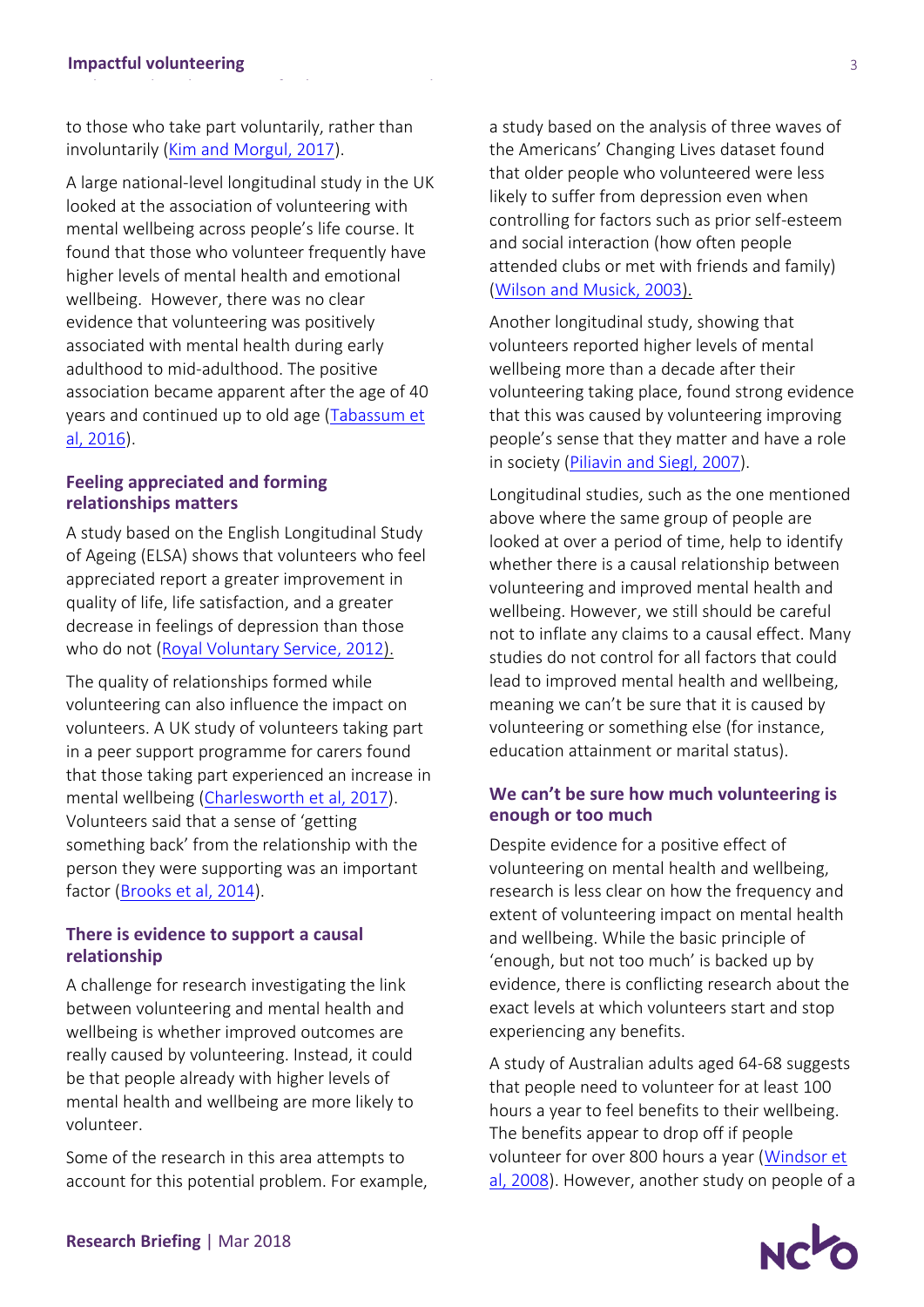similar age in the US suggests that the benefits to mental health *drop off* beyond 100 hours a year, rather than *begin to take effect* after 100 hours a year [\(Wilson and Musick, 2008,](https://books.google.co.uk/books?id=u8Tabf5HcRcC&printsec=frontcover&source=gbs_ge_summary_r&cad=0#v=onepage&q&f=false) [Morrow-](https://academic.oup.com/psychsocgerontology/article/58/3/S137/583366)[Howell et al, 2003\)](https://academic.oup.com/psychsocgerontology/article/58/3/S137/583366).

It should be noted that the optimum level of time spent volunteering may differ with age and employment status. Evidence shows unemployed people who volunteer frequently (on a weekly basis) reduce their chances of reemployment [\(Kamerade, 2013\)](https://blogs.ncvo.org.uk/wp-content/uploads/guest/volunteering_during_unemployment_kamerade.pdf).

Research indicates, however, that the longer the period of time someone volunteers, the more likely they are to experience a positive effect on mental wellbeing [\(Wilson and Musick, 2003\)](https://www.sciencedirect.com/science/article/pii/S0277953602000254).

### **Impact might depend on the volunteer's motivations**

Recent research suggests that volunteering for altruistic reasons has the strongest positive effect on wellbeing, as opposed to 'selfenhancing' reasons where volunteers seek benefits and to enhance themselves through volunteering (Yeung [et al, 2017\)](https://bmcpublichealth.biomedcentral.com/articles/10.1186/s12889-017-4561-8).

There may also be differences between religious and secular volunteering. Volunteering in both church and non-church settings is associated with increased wellbeing for both men and women. But while women in church settings appear to experience a greater sense of wellbeing than those who volunteer in nonchurch settings, there is no difference in outcomes for men [\(Krause and Rainville, 2018\)](https://link.springer.com/article/10.1007/s11089-017-0792-y).

#### **It's not always positive**

Some research points to possible negative effects of volunteering on mental health. For example, the economy and welfare system within which people volunteer can have an impact on volunteers. A study of unemployed people in 29 European countries suggests that, while volunteering can help improve volunteers' sense that their life is worthwhile, it can also damage their mental health in countries with

low levels of welfare benefits (K[amerāde](http://journals.sagepub.com/doi/abs/10.1177/0950017016686030) and [Bennett, 2017\)](http://journals.sagepub.com/doi/abs/10.1177/0950017016686030).

A review of research on volunteering in disaster settings found that volunteers had higher complaint levels than staff, due to a range of factors including a lack of post-disaster social support [\(Thormar et al, 2010\)](https://journals.lww.com/jonmd/Abstract/2010/08000/The_Mental_Health_Impact_of_Volunteering_in_a.1.aspx).

## **Impact on physical health**

The most recent reviews of academic research consistently find that those who volunteer report better physical health [\(Fiorillo and Nappo, 2017\)](http://www.tandfonline.com/doi/abs/10.1080/00346764.2016.1186822) [\(Casiday, 2015\)](https://www.researchgate.net/publication/228628782_Volunteering_and_Health_What_Impact_Does_It_Really_Have) [\(Wilson et al, 2016\)](https://www.springer.com/gb/book/9781137263162?gclid=CjwKCAiA8bnUBRA-EiwAc0hZkw2njPEB9owhjgKkaz16cdV5QRxhWvG_8GX0h09P_vZlyXG_AyWNKxoC66YQAvD_BwE). Measuring physical health is complex, so the most common measure used in the existing research is selfreported health [\(Detollenaere](https://www.researchgate.net/publication/314368541_Volunteering_income_and_health) et al, 2017) [\(Wilson et al, 2016\)](https://www.springer.com/gb/book/9781137263162?gclid=CjwKCAiA8bnUBRA-EiwAc0hZkw2njPEB9owhjgKkaz16cdV5QRxhWvG_8GX0h09P_vZlyXG_AyWNKxoC66YQAvD_BwE). However, self-reported health is shown to be strongly related to objective health measures, such as diagnosed diseases [\(Schnittker and Bacak, 2014\)](http://journals.plos.org/plosone/article?id=10.1371/journal.pone.0084933).

## **Research focuses on older people, but young people can benefit as well**

Impact on the physical health of older people receives particular attention in the research literature to date, as it does in research into effects on mental health and wellbeing [\(Anderson et al, 2014\)](http://psycnet.apa.org/record/2014-35224-001). Several studies suggest that volunteering can help protect against cognitive ageing [\(Proulx et al, 2017\)](https://academic.oup.com/psychsocgerontology/advance-article/doi/10.1093/geronb/gbx110/4079956) (Guiney et [al, 2017\)](https://academic.oup.com/psychsocgerontology/advance-article/doi/10.1093/geronb/gbx134/4638261). A randomised control trial study indicated that volunteering increased the walking activity of the women taking part, although it did not produce the same result for men [\(Varma et al, 2016\)](http://www.sciencedirect.com/science/article/pii/S0749379715003232). Research also suggests that volunteering can help slow the progression of physical disability among older people (Carr et [al, 2017\)](https://academic.oup.com/psychsocgerontology/advance-article-abstract/doi/10.1093/geronb/gbx102/4049587?redirectedFrom=fulltext).

Volunteering has also been linked with better physical health amongst students [\(Lederer et al,](http://www.tandfonline.com/doi/abs/10.1080/07448481.2015.1015028)  [2015\)](http://www.tandfonline.com/doi/abs/10.1080/07448481.2015.1015028). Evaluations of the National Citizen Service point to a positive impact on behaviour related to improved physical health, with young people less likely to have smoked or drunk alcohol after taking part [\(Ipsos Mori, 2017\)](http://www.ncsyes.co.uk/sites/default/files/NCS%202015%20Evaluation%20Report%20FINAL.pdf).

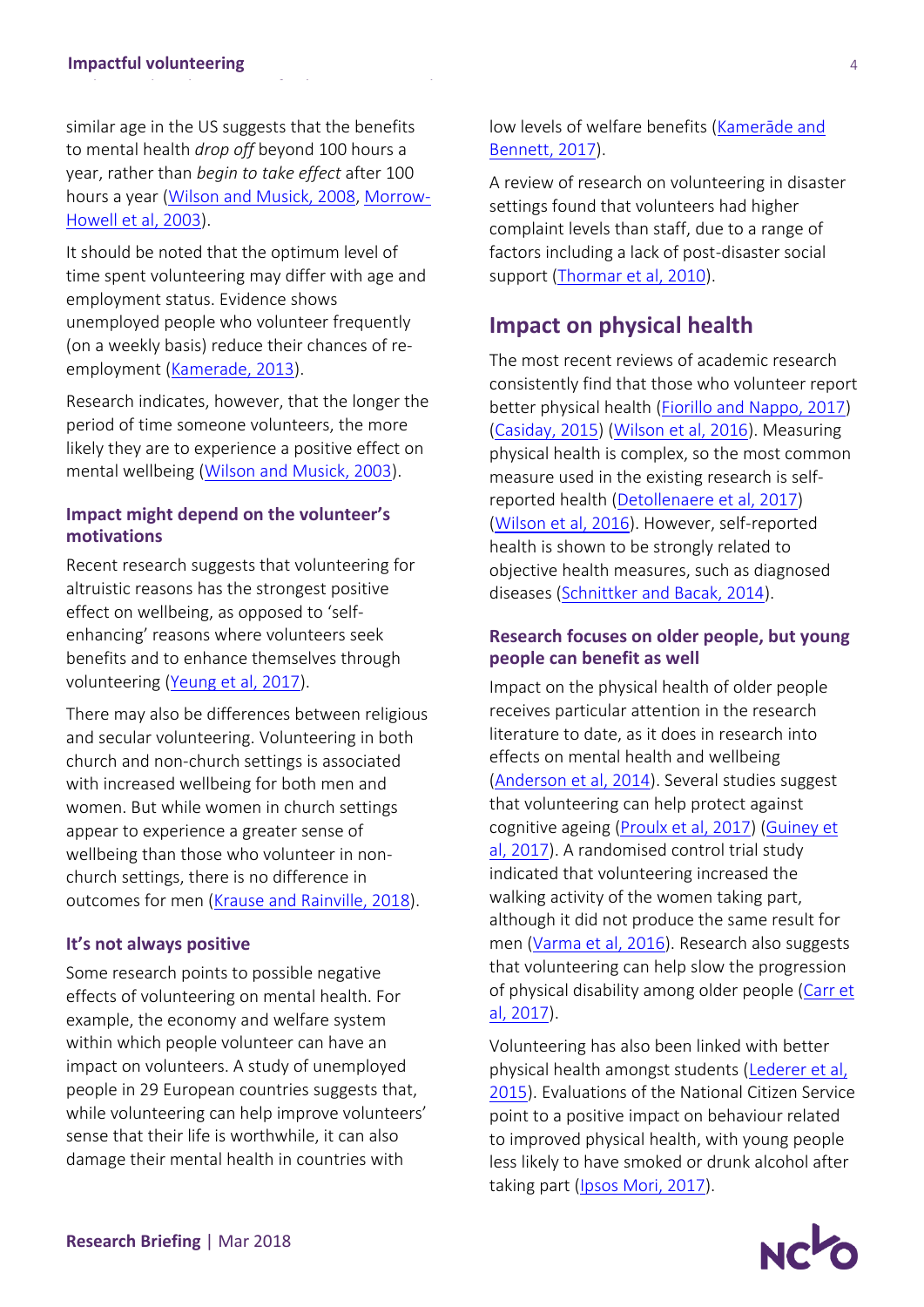## **There is some evidence on the impact on specific diseases, but it's limited**

Most research looks at overall self-reported health but there are some longitudinal studies on the possible beneficial impact of volunteering on those suffering from specific diseases. There are indications that a modest, but not high, amount of volunteering is positively associated with lower hypertension, which is a risk factor for cardiovascular disease, although there may be a range of factors operating here [\(Burr et al,](http://journals.sagepub.com/doi/abs/10.1177/0898264310388272)  [2011\)](http://journals.sagepub.com/doi/abs/10.1177/0898264310388272).

## **It might be that healthy people are more likely to volunteer**

An understandable question in this area of research is the extent to which volunteers report better health because those who volunteer are more likely to be healthy than those who do not.

Indeed, a study that controls for health habits, like levels of exercise and whether people smoke, finds that the relationship between volunteering and self-reported health disappears when these factors are taken into account [\(Piliavin and Siegl, 2007\)](http://journals.sagepub.com/doi/abs/10.1177/002214650704800408). However, the population in this study had above average levels of physical health, and was not a random sample, so we cannot be sure that there wouldn't be a positive effect on physical health if a different population was studied.

Further research is needed before we can be certain one way or the other.

## **Impact on social connections**

#### **Volunteering can improve social connectedness**

Volunteering brings people together and links those taking part with others in their community, which helps build social capital [\(IVR, 2011\)](https://www.scribd.com/document/352350631/Volunteering-and-Health-Literature-Review). People who volunteer are also more likely to have higher social connectedness than nonvolunteers [\(Brown et al, 2012\)](http://www.tandfonline.com/doi/abs/10.1080/01488376.2012.687706).

Being better connected and integrated with other people has been shown to be able to give volunteers a sense of belonging and feel part of wider society, which it is argued combats depression associated with loneliness (Konwerski and Nashman, 2008). Social connectedness also gives volunteers sources of support they might not have access to otherwise, as they build relationships and trust with other people [\(IVR,](https://www.scribd.com/document/352350631/Volunteering-and-Health-Literature-Review)  [2011\)](https://www.scribd.com/document/352350631/Volunteering-and-Health-Literature-Review). The possible benefits of social connections are relevant when looking at the relationship between volunteering and mental wellbeing, as discussed earlier.

## **More connections for younger and older people alike**

There is much research on the potential for volunteering to help connect older people with others in their communities. Older people who volunteer, and who feel appreciated when doing so, are less socially isolated than those who do not volunteer [\(Royal Voluntary Service, 2012\)](https://www.royalvoluntaryservice.org.uk/Uploads/Documents/Reports%20and%20Reviews/the_impact_of_volunteering_on_wellbeing_in_later_life.pdf). Additionally, a recent US study demonstrates that volunteering for two or more hours a week can help reduce feelings of loneliness amongst widows [\(Carr et al, 2017\)](https://academic.oup.com/psychsocgerontology/advance-article-abstract/doi/10.1093/geronb/gbx092/3938841?redirectedFrom=fulltext).

A study on the participants of the UK programme Step Into Sport, which targets 14-19 year olds and provides volunteering opportunities in sport, demonstrated that the younger people taking part reported increased social connectedness [\(Kay and Bradbury, 2009\)](http://www.tandfonline.com/doi/full/10.1080/13573320802615288?scroll=top&needAccess=true). This study also highlights that providing training to those taking part and properly supporting volunteers in their roles is important to making volunteering impactful.

## **People's motivations for volunteering lead to different outcomes**

People volunteer for different reasons. A distinction is sometimes made between 'selforientated' volunteering (volunteering for reasons related to career or to help alleviate personal problems) and 'other-orientated' volunteering (volunteering for reasons related to values and altruism) [\(Konrath et al, 2012\)](http://psycnet.apa.org/record/2011-17888-001).

Those who volunteer for other-orientated reasons ('to express their prosocial values or to

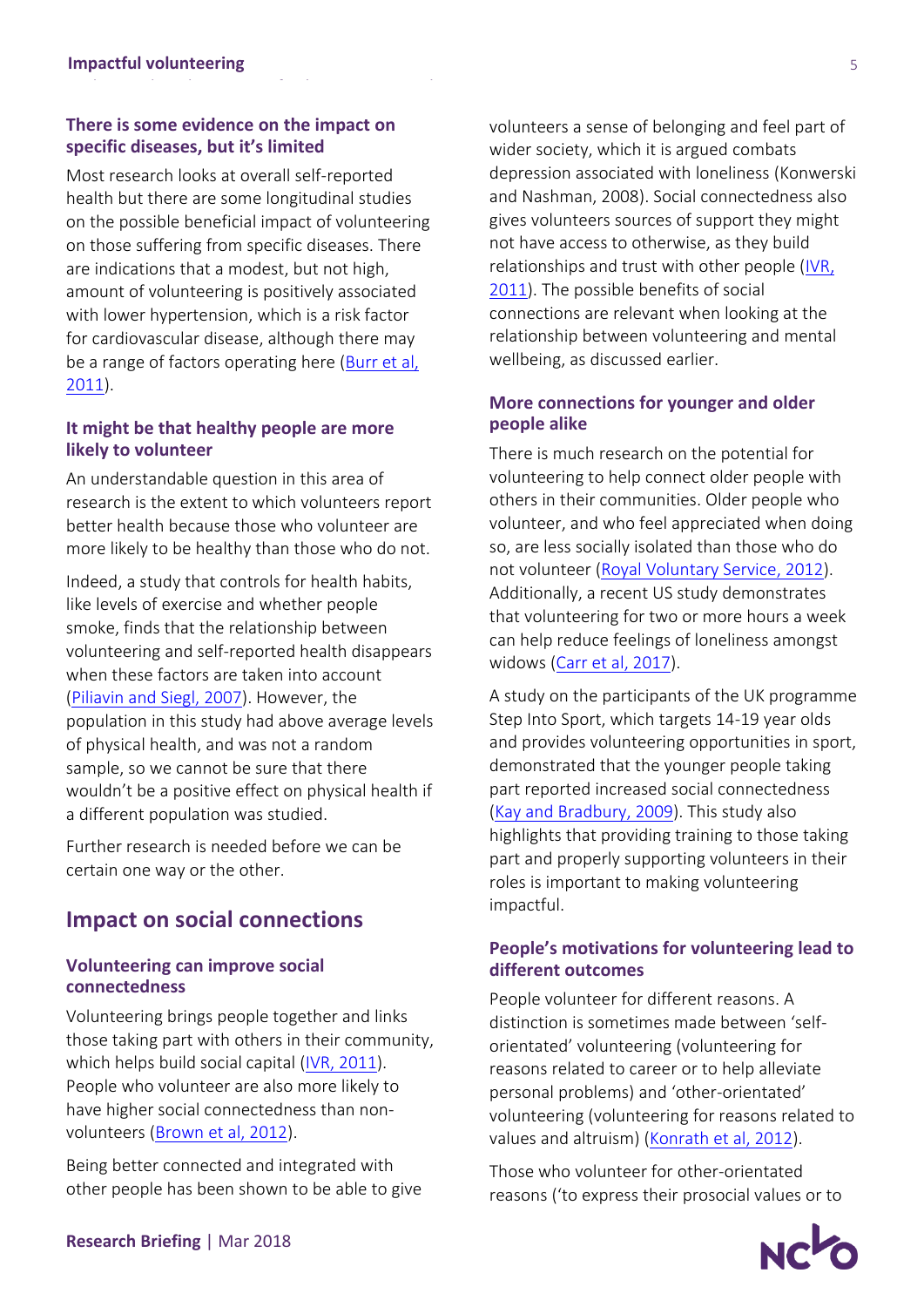reaffirm their relationships with close others, or for exploration reasons, to learn more about other people, the world, their own strengths') are more likely to report higher levels of social connectedness and trust. Those who volunteer for self-orientated reasons, 'to distract themselves from personal problems or to advance their careers', are more likely to report lower social connectedness and trust than those who volunteered for other-orientated reasons [\(Stukas et al, 2016\)](http://journals.sagepub.com/doi/full/10.1177/0899764014561122).

But people often have mixed motivations for volunteering. They might volunteer primarily to help others, but also expect to feel benefits themselves. Equally, one person's definition of 'altruism' may look 'self-enhancing' to another. Indeed, the study mentioned above, looking at UK sports volunteers, suggests that although some young people taking part did so initially because it would provide them with training they could include on their CVs, the programme still lead to greater feelings of altruism [\(Kay and](http://www.tandfonline.com/doi/full/10.1080/13573320802615288?scroll=top&needAccess=true)  [Bradbury, 2009\)](http://www.tandfonline.com/doi/full/10.1080/13573320802615288?scroll=top&needAccess=true).

#### **Volunteering can reinforce existing levels of social capital**

As well as giving opportunities to better connect people with their communities, the way in which volunteering programmes and initiatives are designed can favour those already with high social capital.

A study of a UK youth volunteering programme, for example, suggests that the way in which the programme was set up and the selection criteria designed favoured young people with higher levels of social capital, and provided them with additional opportunities to increase their social capital [\(Storr and Spaaij, 2017\)](http://www.tandfonline.com/doi/abs/10.1080/13676261.2016.1241867). Similar conclusions can be found in another study on the role of parent volunteers at UK rugby clubs. Again, the recruitment processes were found to be 'exclusive', while the programmes reinforced 'exclusive ties and identities' ([Whittaker and](http://www.tandfonline.com/doi/abs/10.1080/13573322.2014.923832?src=recsys&journalCode=cses20)  [Holland-Smith, 2016\)](http://www.tandfonline.com/doi/abs/10.1080/13573322.2014.923832?src=recsys&journalCode=cses20).

## **Impact on skills and finding a job**

Particularly during economic downturns, the UK government has turned to structured volunteering programmes as a way for those without a job to gain the skills and connections that might enable them to find employment.

## **Volunteering can improve skills but can't guarantee a job**

The few studies looking at the impact of UK government volunteering initiatives on finding a job show that only a minority of people who complete the programme find a paid job and say that it was volunteering that helped them do so (Kamerāde [and Ellis Paine, 2014\)](http://www.ingentaconnect.com/content/tpp/vsr/2014/00000005/00000002/art00008). For instance, an evaluation of the Personal Best programme in London found that 27% of unemployed volunteers found work after the programme, but only 16% of them said that they would definitely not have done so without taking part (SQW, 2011).

However, volunteering can improve people's skills, which may in turn help them find employment. Research suggests that volunteering improves both 'hard' skills, such as IT or customer relations, and 'soft' skills, such as teamwork and communication ([Kamerāde](https://blogs.ncvo.org.uk/wp-content/uploads/guest/volunteering_during_unemployment_kamerade.pdf), [2013\)](https://blogs.ncvo.org.uk/wp-content/uploads/guest/volunteering_during_unemployment_kamerade.pdf).

## **Whether people volunteer on their own terms matters**

A randomised control trial that required a group of volunteers to donate a minimum amount of time to volunteering, but allowed others to decide for themselves how much time to contribute, found that the latter group contributed more time on average [\(McCarty](http://www.tandfonline.com/doi/abs/10.1080/00036846.2017.1414931) et [al, 2017\)](http://www.tandfonline.com/doi/abs/10.1080/00036846.2017.1414931).

Two other studies compared a cohort of students in Canada who were required to undertake 40 hours of community service with other cohorts who were not mandated to do so. They indicate that those who were required to complete the community service did not become more altruistic, develop more positive attitudes towards civic engagement or volunteer more in

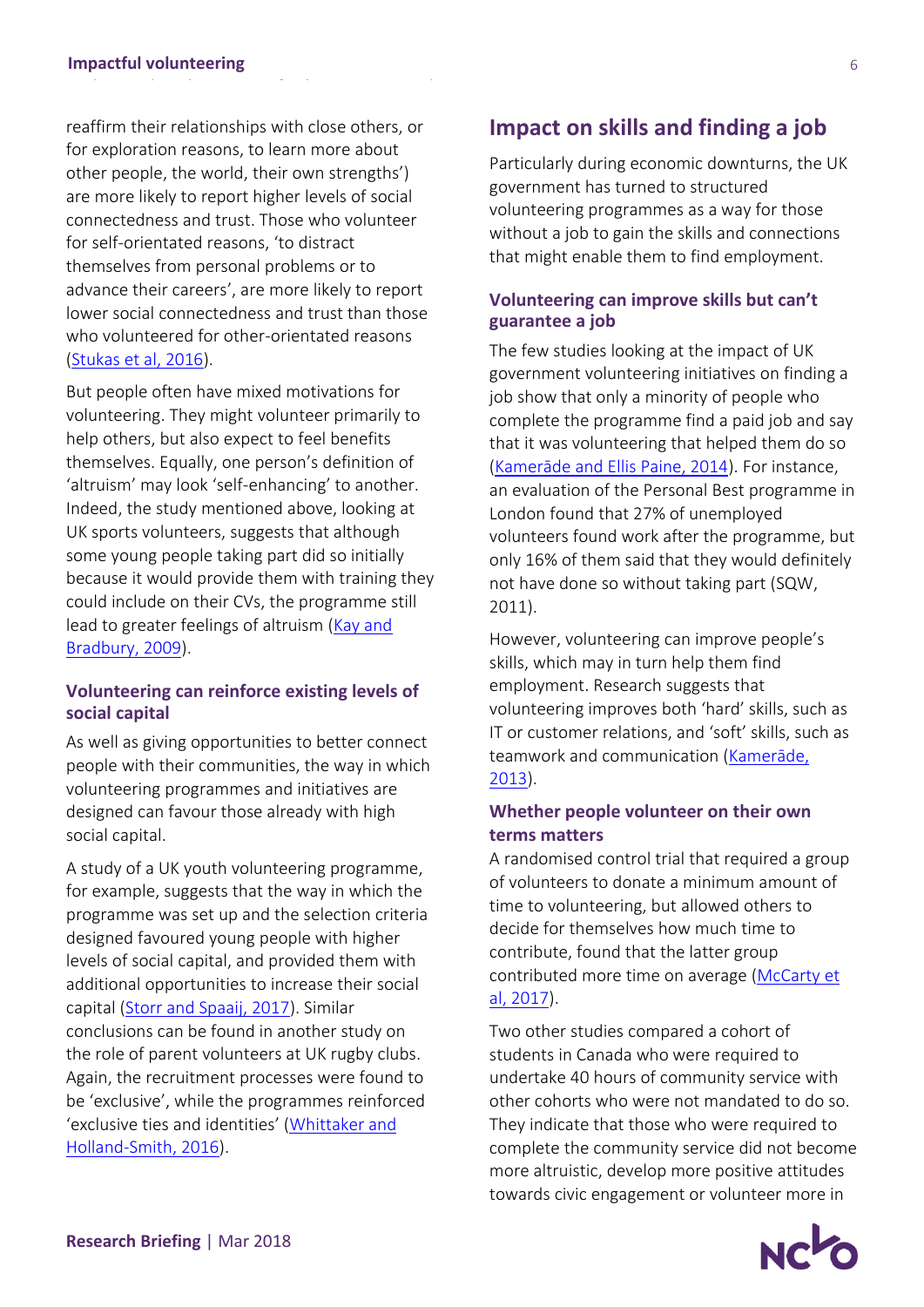the future, unlike those who were not required to do so [\(Henderson et al, 2007,](https://link.springer.com/article/10.1007/s10964-007-9207-1) [Yang, 2017\)](http://www.tandfonline.com/doi/abs/10.1080/09645292.2016.1182622).

Some government schemes, such as the UK government's now discontinued [Community](https://www.gov.uk/government/publications/community-work-placements)  [Work Placement](https://www.gov.uk/government/publications/community-work-placements) programme, have mandated some unemployed people to volunteer as a requirement for them to receive welfare benefits. We need to better understand how the fact that volunteering is not done out of people's own free choice may shape potential outcomes.

## **External factors can limit how much volunteering can help**

Whether volunteering leads to employment can depend on a range of different factors, including age and how often it takes place; as volunteering too regularly can have a negative impact [\(Ellis](https://www.birmingham.ac.uk/generic/tsrc/documents/tsrc/working-papers/working-paper-100.pdf)  [Paine et al, 2013\)](https://www.birmingham.ac.uk/generic/tsrc/documents/tsrc/working-papers/working-paper-100.pdf). A recent Danish study that examined whether volunteers were less likely to experience unemployment and whether volunteers who did experience unemployment did so at a lower rate than non-volunteers, found no statistically significant gain in employability for the typical volunteer [\(Petrovski](https://academic.oup.com/esr/article-abstract/33/3/349/3858046) et al, 2017).

It is perhaps not a surprise that volunteering is not a silver bullet for overcoming unemployment. Volunteering cannot overcome factors such as lack of access to childcare, for example, which can prevent people finding employment. Research suggests, however, that volunteering programmes with specific employability aims may improve their success rate if the skills and experiences they provide are better aligned with those needed by employers ([Kamerāde](https://blogs.ncvo.org.uk/wp-content/uploads/guest/volunteering_during_unemployment_kamerade.pdf), 2013; Rego [et al, 2016\)](http://www.ingentaconnect.com/content/tpp/vsr/2016/00000007/00000001/art00006).

## **Conclusion**

We have considered in this briefing the existing research on the impact of volunteering on volunteers in four areas: mental health and wellbeing, physical health, social connections, and employability and skills. The evidence is stronger in some areas than others, and our review highlights clear knowledge gaps. We will continue to monitor new evidence in the areas discussed.

While it is important for charities to understand and communicate the benefits of volunteering to volunteers, we should also aim to assess the wider impact of their work and the difference they make. We will be looking to produce a similar review on this very topic in the coming months.

#### John Davies

#### NCVO research

The research team at NCVO exists to inform and shape policy agendas about the current and future strategic challenges facing the sector, and to improve practice development and decision-making.

We produce, share and communicate research findings for the benefit of NCVO, its members and the wider voluntary sector.

## **References**

Age Concern London, Activate Healthy Ageing, 2010.

- Anderson, N., Damianakis, T., Kröger, E., Wagner, L., Dawson, D., Binns, M., Bernstein, S., Caspi, E. and Cook, S. (2014) 'The benefits associated with volunteering among seniors: A critical review and recommendations for future research', Psychological Bulletin, vol. 40, no. 6, pp. 1505-1533.
- Brooks, A., Farquharson., Burnell, K., and Charlesworth, G. (2014) 'A Narrative Enquiry of Experienced Family Carers of People with Dementia Volunteering in a Carer Supporter Programme', Journal of Community and Applied Social Psychology, vol. 24, no. 6, pp. 491-502
- Brown, K., Hoye, R. and Nicholson, M. (2012) 'Self-Esteem, Self-Efficacy, and Social Connectedness as Mediators of the Relationship Between Volunteering and Well-Being', Journal of Social Service Research, vol. 38, no. 4, pp. 468-483.
- Burr, J., Tavares, J. and Mutchler, J. (2011) 'Volunteering and Hypertension Risk in Later Life', Journal of Aging and Health, vol. 23, no. 1, pp. 24-51.

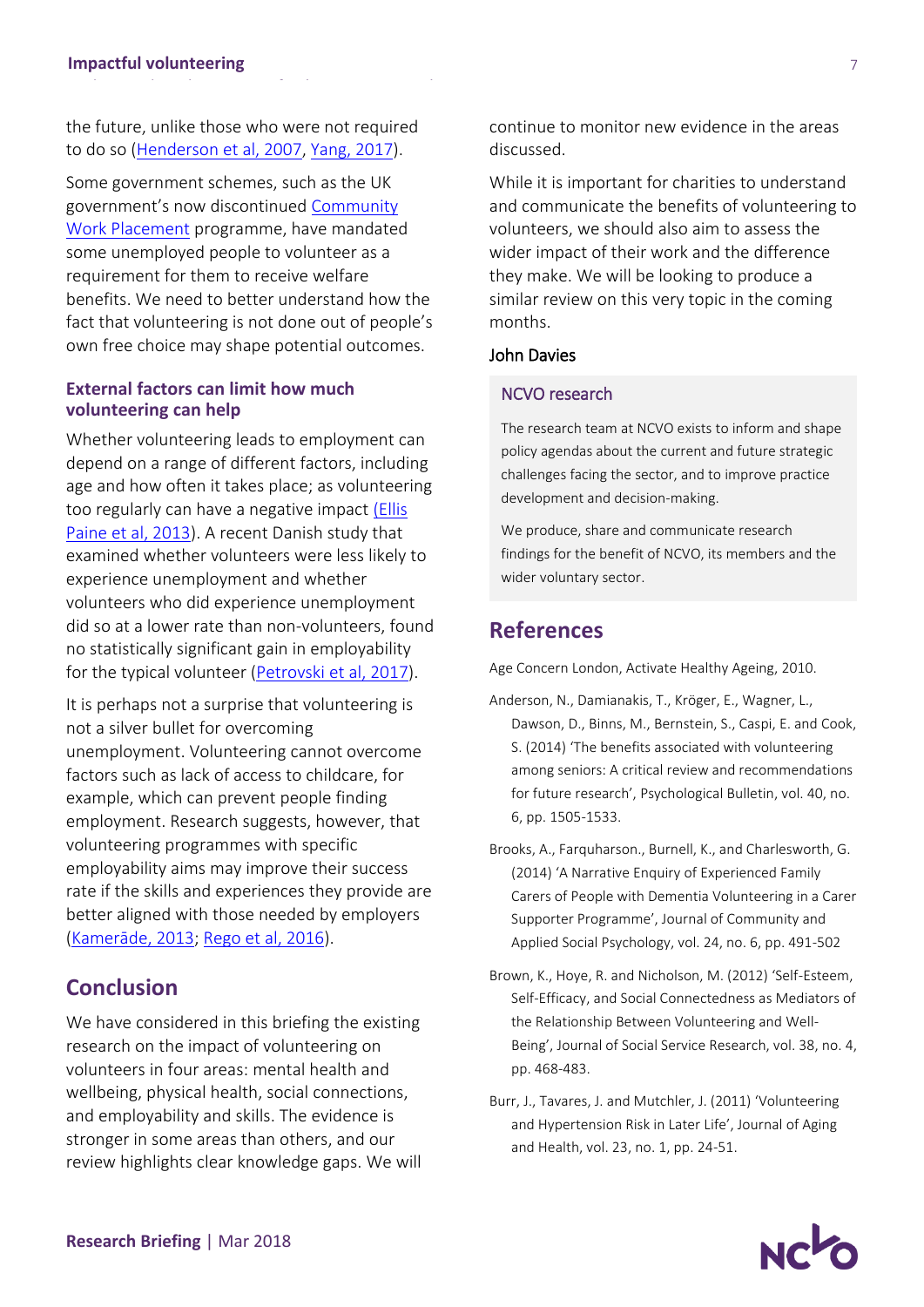#### **Impactful volunteering**

- Carr, D., Lennox Kail, B. and Rowe, J. (2017), 'The Relation of Volunteering and Subsequent Changes in Physical Disability in Older Adults', The Journals of Gerontology: Series B, gbx102.
- Carr, D., Lennox Kail, B., Matz-Costa, C. and Shavit, Y. (2017) 'Does Becoming A Volunteer Attenuate Loneliness Among Recently Widowed Older Adults?, The Journals of Gerontology: Series B, gbx092.
- Casiday, R., Volunteering and Health: What Impact Does It Really Have?, 2015.
- Charlesworth, G., Sinclair, J., Brooks, A., Sullivan, T., Ahmad, S., and Poland, F. (2017) 'The impact of volunteering on the volunteer: findings from a peer support programme for family carers of people with dementia', Health and Social Care, vol. 25, no. 2, pp. 548–558.
- Department for Culture, Media and Sport, National Citizen Service 2016 Evaluation, 2017.
- Detollenaere, J., Willems, S. and Baert, S. (2017) 'Volunteering, income and health', PLoS ONE, vol. 12, no. 3.
- Ellis Paine, A., McKay, S. and Moro, D. (2013) 'Does volunteering improve employability? Evidence from the British Household Panel Survey', Third Sector Research Centre, Working Paper 100.
- Fiorillo, D. and Nappo, N. (2017), 'Formal volunteering and self-perceived health. Causal evidence from the UK-SILC', Review of Social Economy, vol. 75, no. 2, pp. 112- 138.
- Guiney, H., Liana, M. and Bob, K. (2017) 'Volunteering in the Community: Potential Benefits for Cognitive Aging', The Journals of Gerontology: Series B, gbx134.
- Henderson, A., Brown, S., Pancer, S. and Ellis-Hale, K. (2007) 'Mandated Community Service in High School and Subsequent Civic Engagement: The Case of the "Double Cohort" in Ontario, Canada', Journal of Youth and Adolescence, vol. 36, no. 7, pp. 849–860.
- Institute for Volunteering Research, Volunteering and health: evidence of impact and implications for policy and practice, 2011.
- Ipsos Mori, National Citizen Service 2015 Evaluation Main report, 2017.
- Kamerāde, D. 'Volunteering During Unemployment: More Skills But Where Is The Job?, 2013.
- Kamerāde, D. and Bennett, M. (2017) 'Rewarding Work: Cross-National Differences in Benefits, Volunteering During Unemployment, Well-Being and Mental Health', Work, Employment and Society, vol. 32, no. 1, pp. 38- 56.
- Kamerāde, D. and Ellis Paine, A. (2014) 'Volunteering and employability: implications for policy and practice', Voluntary Sector Review, vol. 5, no. 2, pp. 259-273.
- Kay, T. and Bradbury, S. (2009) 'Youth sport volunteering: developing social capital?', Sport, Education and Society, vol. 14, no. 1, pp. 121-140.
- Kim, J. and Morgul, K. (2017), 'Long-term consequences of youth volunteering: Voluntary versus involuntary service', Social Science Research, vol. 67, pp. 160–175
- Konrath, S., Fuhrel-Forbis, A., Lou, A., and Brown, S. (2012) 'Motives for volunteering are associated with mortality risk in older adults', Health Psychology, vol. 31, no. 1, pp. 87-96.
- Konwerski, P. A. and Nashman, H. N. (2008) Philantherapy: a benefit for personnel and organisations managing volunteers (volunteer therapy), Voluntary Action, vol. 9, no. 1, pp. 46-59.
- Krause, N. and Rainville, G. (2018) 'Volunteering and Psychological Well-Being: Assessing Variations by Gender and Social Context', Pastoral Psychology, vol. 67, no. 1, pp. 43-53.
- Lederer, A., Autry, D., Day, C. and Oswalt, S. (2015) 'The Impact of Work and Volunteer Hours on the Health of Undergraduate Students', Journal of American College Health, vol. 63, no. 6, pp. 403-408.
- Lum, T. and Lightfoot, E. (2005) 'The effects of volunteering on the physical and mental health of older people', Research on Aging, vol. 27, no. 1, pp. 31–55.
- McCarty, S., Angner, E., Scott, B. and Culver, S. (2017) 'Mandated volunteering: an experimental approach', Journal of Applied Economics, vol. 0, no. 0.
- Morrow-Howell, N., Hinterlong, J., Rozario, P. and Tang, F. (2003) 'Effects of Volunteering on the Well-Being of Older Adults', The Journals of Gerontology: Series B, vol. 58, no. 3, pp. S137–S145.



#### **Research Briefing** | Mar 2018